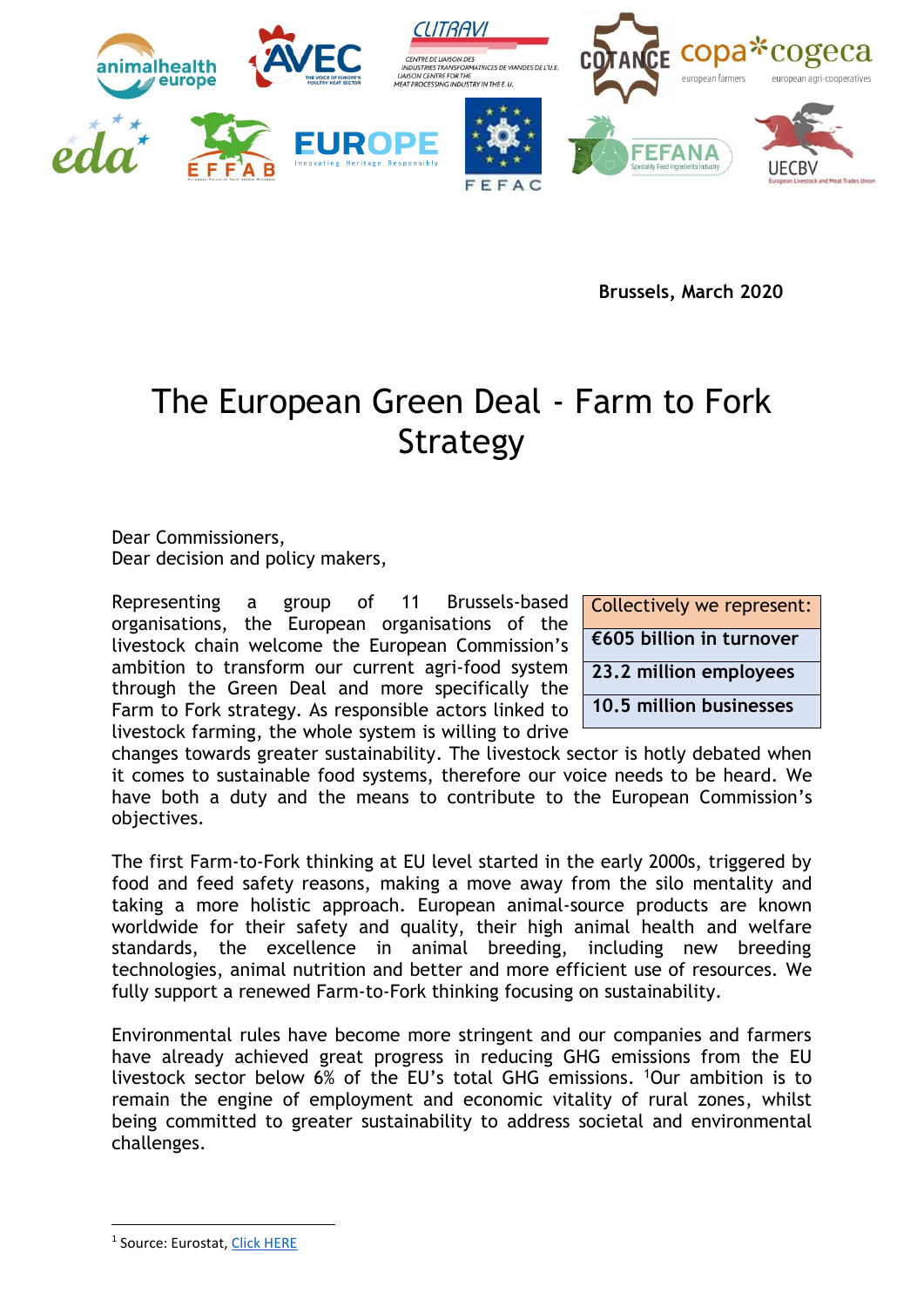

**In order to meet these demands, the European organisations of the livestock chain believe that the European Commission's Farm to Fork Strategy (FtF) needs to take the specificities and assets of the EU livestock value chain that we represent into account.**

#### **Our performance will improve…**

- by understanding the needs and engaging with all socio-economic partners and public bodies that compose the livestock value chain when it comes to **sustainability and circularity of the agri-food system. Livestock production is so much more than just meat, fish, dairy and eggs.** The EU livestock sector provides numerous valuable by-products but also services to our society, mainly in rural areas; raw materials / components for the manufacturing of consumer products such as pharmaceutical products, cosmetics, leather, wool and fur products, feed for food producing animals and pet food, biodiesel, porcelain, isolation material whilst preserving rural communities, families, nature and landscapes;
- by maintaining, facilitating and promoting private and public partnerships, across sectors including civil society, for **research and innovation in the EU** with ambitious research programmes and the appropriate legal frameworks;
- by acknowledging that there is not a one-size-fits-all approach for improvement of sustainable performance of individual operators and therefore by favouring objective-driven legislation vs. prescriptive rules so as to stimulate innovative solutions and allow operators to implement the measures fitting best their specific situation/environment.

#### **with measures built on science, …**

- by fully recognising **feed and food safety** as an integral part of sustainability in the EU food and feed legal framework;
- by setting transparent and clear **peer-reviewed** references, and fair and consensual metrics for meaningful impact assessments;
- by acknowledging, promoting and enhancing the benefits of the variety of farming systems in Europe;
- by setting key performance indicators, in particular reduction targets that should be impact oriented, especially for those parameters where no good indicators of performance exist; by setting key and indisputable indicators to evaluate the economic, environmental, animal health and welfare, and social performances of livestock systems
- by developing a systemic approach to address issues and adequately meet societal and environmental needs.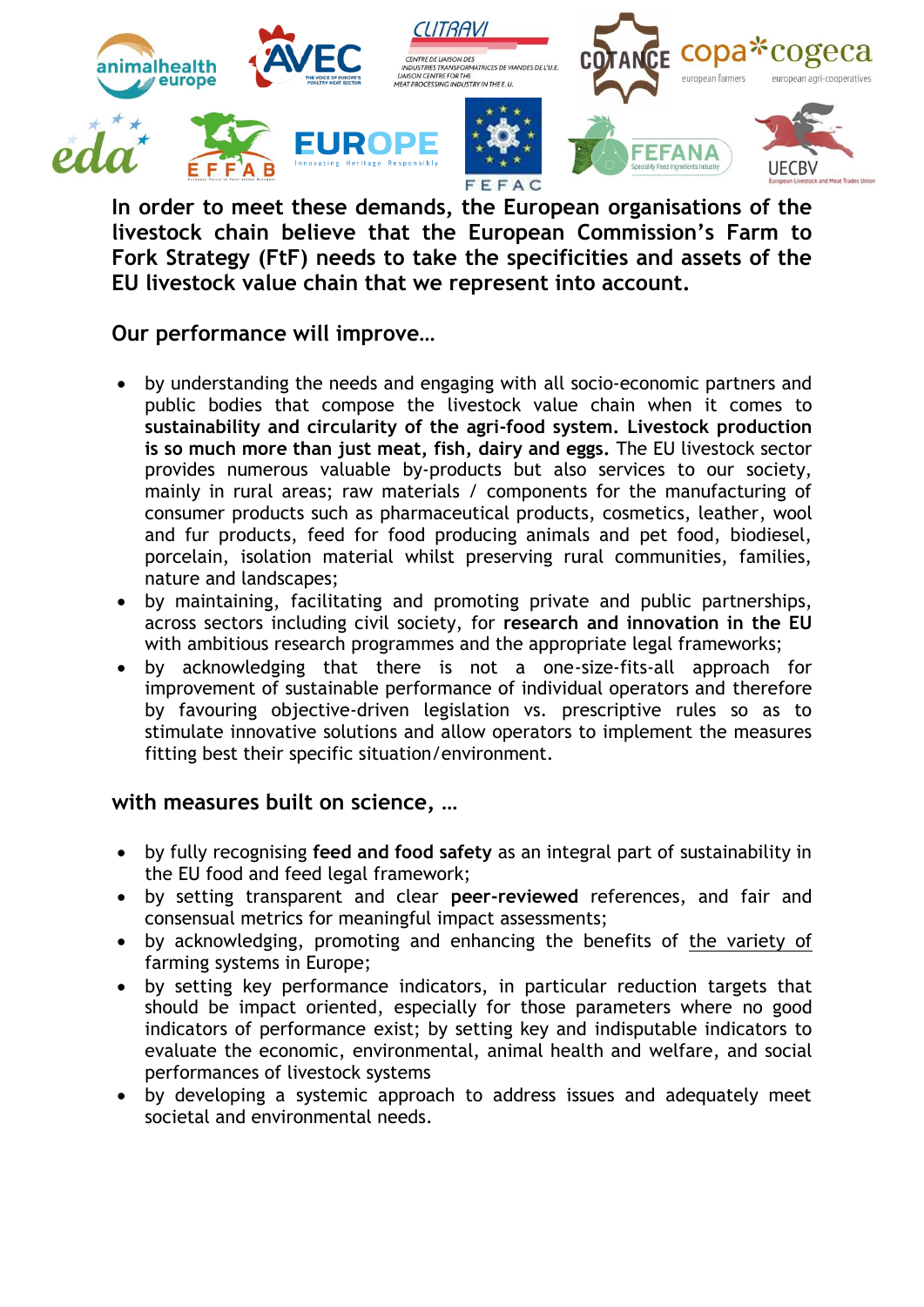

# **encompassing the three main pillars of sustainability, …**

- by developing a clear definition of sustainability which needs to reflect the FAO concept, including the economic pillar; such a definition would prevent the proliferation of different schemes and would help to reach a harmonised approach in the EU;
- by acknowledging that we produce animal products in a very efficient and climate smart way in the EU; the EU livestock sector provides affordable food for EU citizens. Sustainable animal production exported to other countries is also a source of wealth and wellbeing for the EU;
- by acknowledging and enhancing the benefits of all farming systems in Europe;
- by ensuring a fair and comparable calculation of environmental footprint, taking into account that:
	- o agriculture is the only sector that can naturally absorb a portion of GHG emissions (grasslands, agroforestry …);
	- o the specificity of methane that does not remain as long in the atmosphere as CO2<sup>2</sup> ;
	- o efficient use of manure as natural fertiliser (safeguarding EU soils and biodiversity), possible credits from the use of by-products, and the avoided emissions in the atmosphere, including the recycling of hides and skins into leather and the biogas production.
- by upholding standards (past and future) that maintain the competitiveness of the EU livestock sector all across Europe and worldwide;
- by avoiding the externalisation and relocation of production and research and innovation activities to other countries with lower environmental, animal health and welfare, social and safety standards;
- by keeping in mind, the importance of rural areas and generational renewal in the livestock farming sector and the meat system
- by preserving the primary goal of the CAP which is producing safe food in enough quantity to feed the EU, providing a fair income to farmers and at affordable price for consumers (TFEU, Art. 39).

## **promoting balanced and nutritious diets …**

**.** 

- by encouraging proper education and information of all consumers categories about the nutritional value of food products versus their nutritional needs; avoiding simplistic approaches, promoting objectivity and tracking false information on this complex issue;
- by referring to elements that are not controversial from a nutritional viewpoint: animal products are rich in highly digestible protein including essential amino acids, vitamins, trace-elements and other important required nutrients;

<sup>&</sup>lt;sup>2</sup> John Lynch and Michele McCain (Oxford) - <https://www.nature.com/articles/s41612-019-0086-4> <https://www.oxfordmartin.ox.ac.uk/news/to-meet-paris-agreement-targets-focus-on-warming-not-emissions/>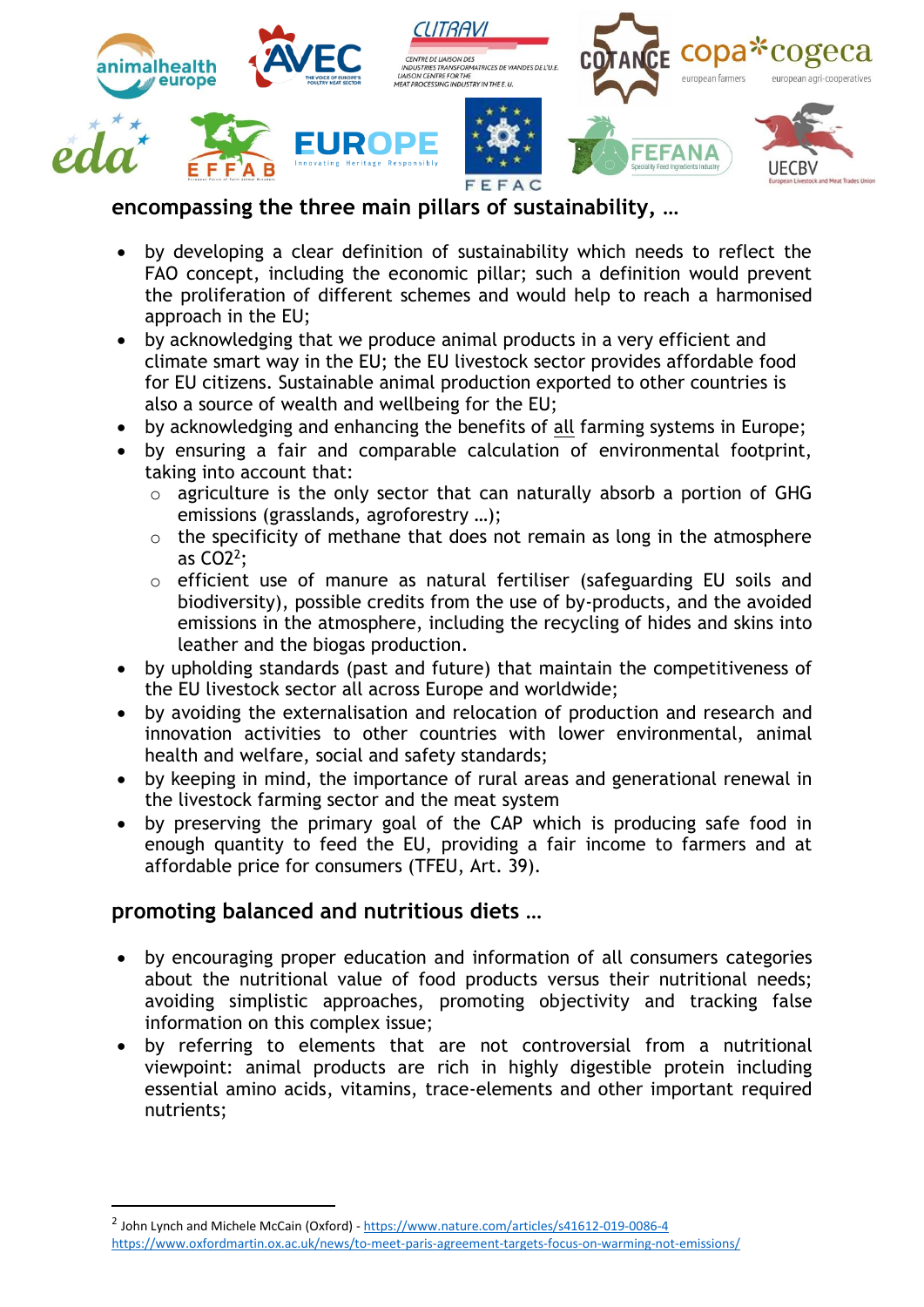

- by acknowledging that sustainable food systems require a fundamental evolution of consumption practices, including education on food storage and preparation, and a balanced diet, optimisation of primary food resources and reducing leftovers at household level;
- by keeping in mind that enjoyment of animal-source foods, fashion and musical instruments are also part of the **Cultural Heritage of Europe.**

### **and restoring confidence in the integrity, quality and safety of EU livestock products.**

- by ensuring that any new legislative proposal for "Sustainable Food Systems" will be carefully assessed as to not undermine existing animal health, feed and food safety standards;
- by systematically evaluating the extent to which existing and new legislations affect the vulnerability of operators of the livestock system and consumers/customers to fraudulent behaviour;
- by prioritising facts over opinions and tracking fake information.

To be successful, the Green Deal/FtF strategy needs to be **a collective exercise** with a fair share of not only benefits, but also efforts. All value stakeholders (including consumers), all systems must feel co-responsible and committed in the process so that it can be **a fair and win-win exercise, building on legislative acquis (animal health and welfare, feed and food safety, etc.) and objective facts and science**. As there is no one solution that fits all, we see it as a long journey requiring frequent evaluations of the performance of legislative and non-legislative initiatives, adapted to knowledge accumulation, innovations and technological developments.

All European agricultural sectors and its diverse production methods must be able to make their contribution in sustainability. In our livestock sectors, we need further investments to make this happen, with your support for consistent, common EU agri-food systems policies.

gareds Chapath Alexander Anton Ana Granados Chapatte Alexander Döring Dirk Dobbelaere EDA EFFAB FEFAC CLITRAVI Roxane Feller **Gustavo Gonzalez- Quijano** Mette Lykke Nielsen Animal Health Europe COTANCE Fur Europe Karsten Maier Pekka Pesonen Joerg Seifert Birthe Steenberg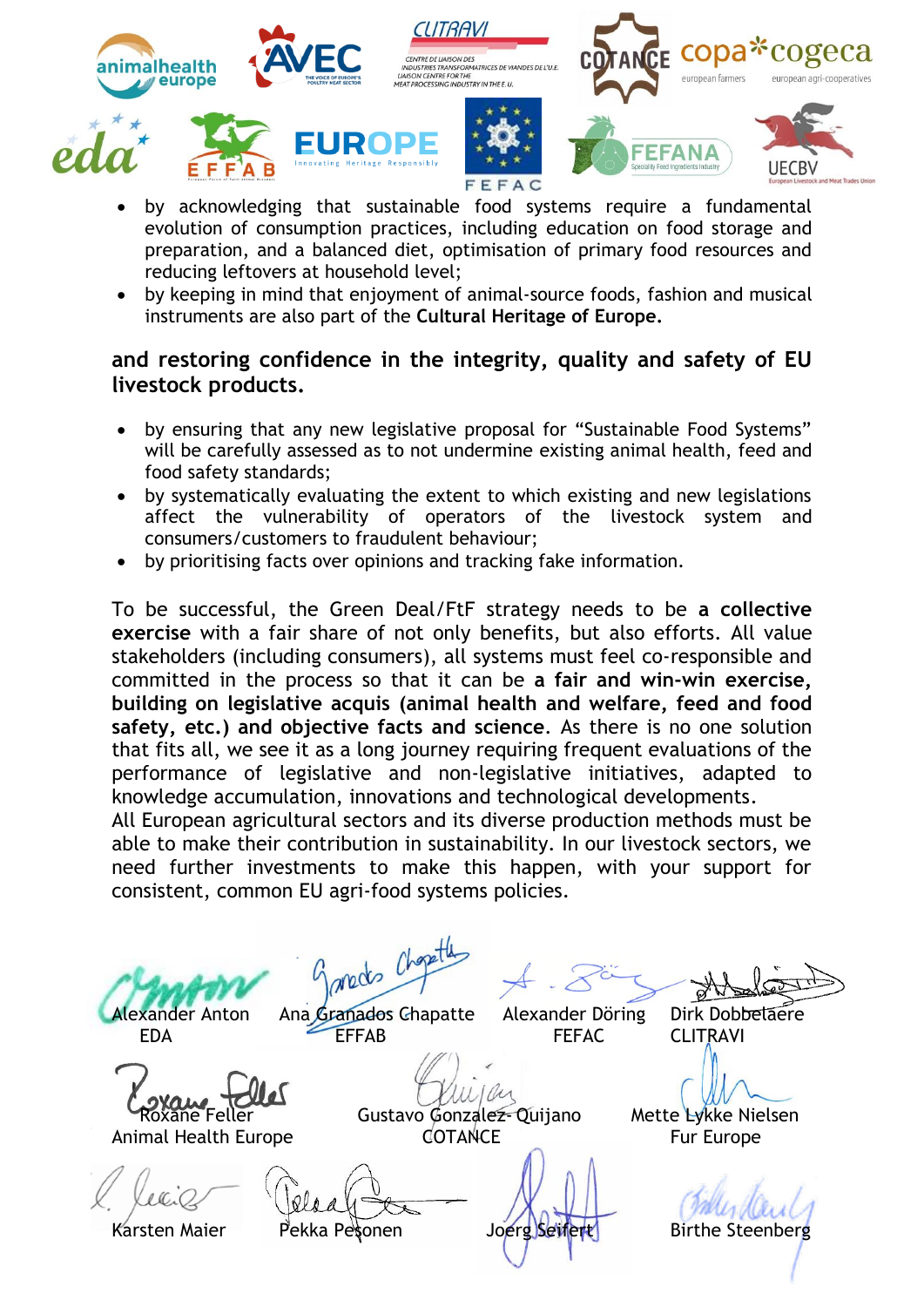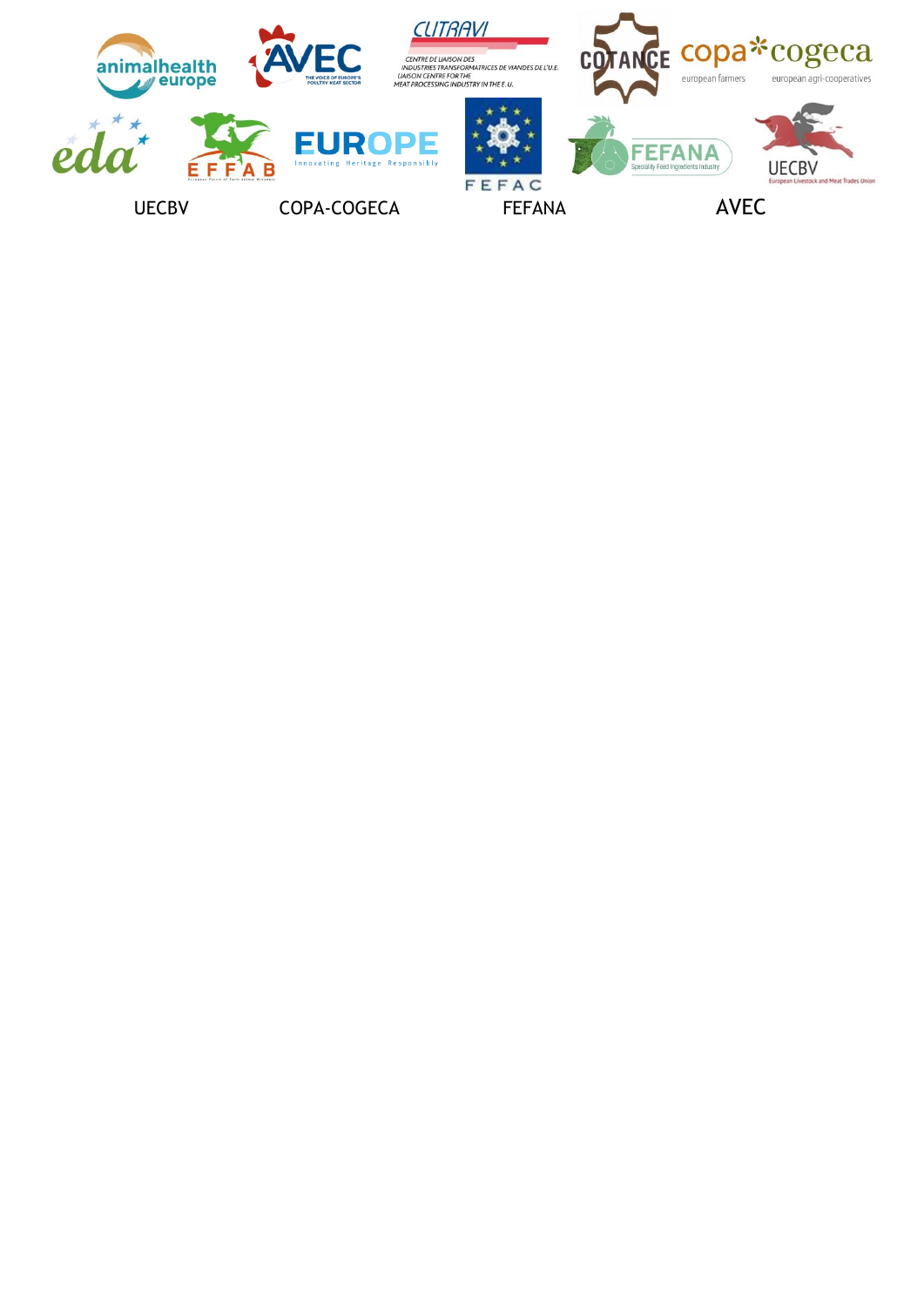

# Annex – MeatTheFacts [\(https://meatthefacts.eu/\)](https://meatthefacts.eu/)

- **1. Livestock consume 6 Billion tonnes of dry matter**, of which **86% are nonedible as human** food. *Mottet et al., 2018*
- **2.** With more than **90% of water consumed by livestock** being **'green water'** (rainfall), scientists calculate that 1kg of beef would actually remove around **50l of fresh water**.
- **3.** 70% of land used by livestock could not be used for crops (IMS). These areas, which are particularly **grasslands**, **have many environmental advantages**. They are **reservoirs of biodiversity**, **protect soils from erosion**, **filter water** and **store carbon.** *Hocquette, Mollier, Darmon, Peyraud, 2019*.
- **4.** While global demand for animal products is growing rapidly in several parts of the world, **meat consumption per capita is declining in Europe**. In these countries, consumer demands nutritional quality and animal husbandry practices that promote animal welfare and minimize the environmental footprint. *Hocquette, Mollier, Darmon, Peyraud, 2019*.
- **5.** In 2017, world meat consumption was estimated at 323 million tonnes. Nearly 47% consumed in Asia (including 27% in China but 2% in India), **19% in Europe** (EU and Russia), 13% in North America and 15% in South America, and less than 6% in Africa. *OECD-FAO, 2018*.
- *6.* In France, the average meat consumption per week is 370 g. More than 2/3 of French people eat less meat than the 500g per week threshold recommended by the PNNS for the prevention of colorectal cancer. *J.Y Mano, M.A.V. Axelos, J.L. Peyraud, P. Dupraz, I. Veissier, B. Allès, F. Pierre, A. Judas, C. Roturier, 2018.*

In Italy, the 2010-2015 period, the real beef consumption "per capita" was on average equal to kg 10.1 per year and g 27.7 per day.

The real consumption of beef is much lower than the apparent consumption. This result underlying the need to consider the real consumption of beef in order to correctly inform doctors, nutritionists and consumers." *Russo Vincenzo, Rossi Dario, Nanni Costa Leonardo, Trevisi Erminio, 2017*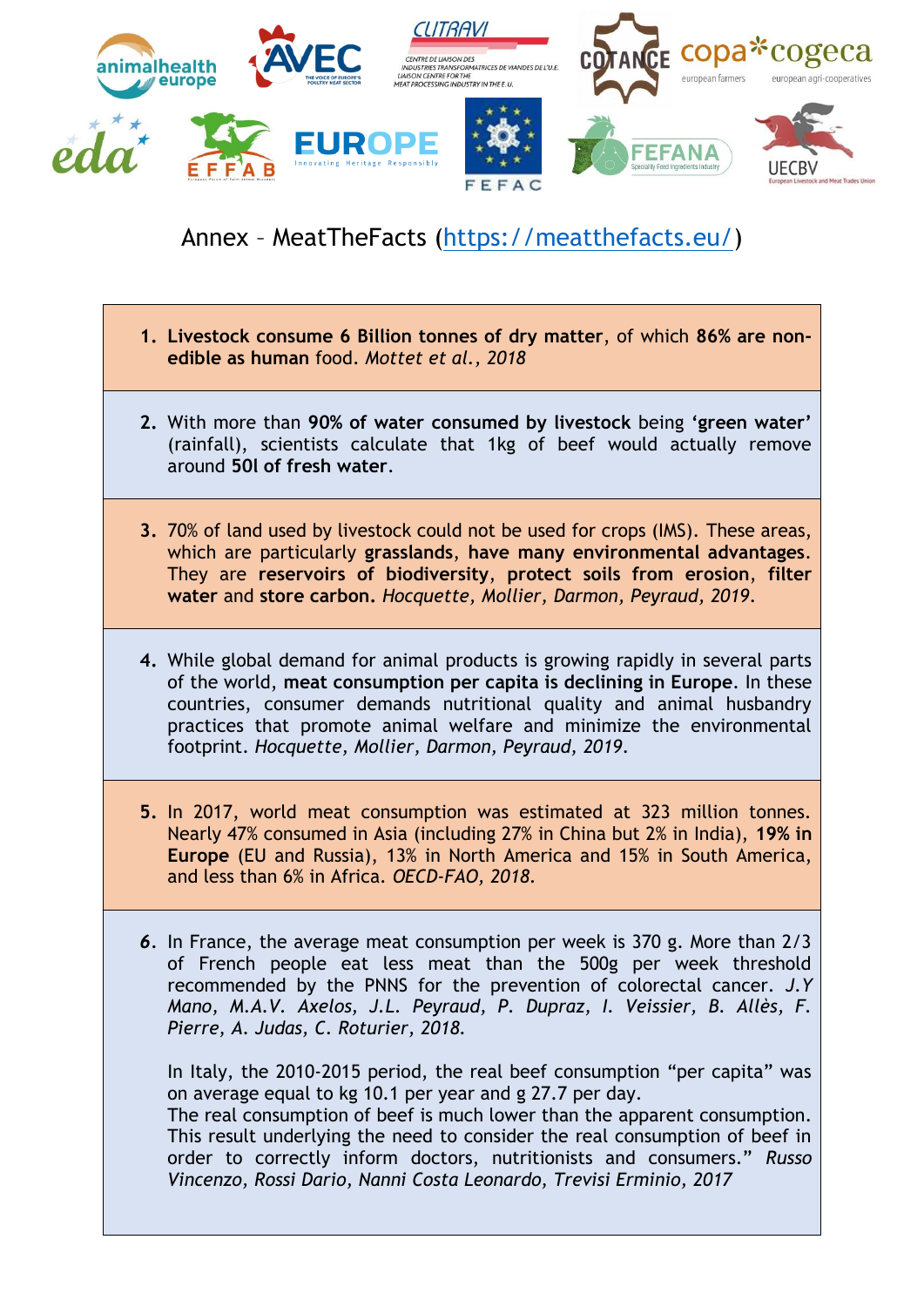

- **7. Animal products** (meat, fish, dairy products and eggs) are **sources of very high quality protein**, easily and quickly assimilated (digestibility rate of 95%) and **providing the nine essential amino acids** in adequate proportions. Animal products are also important and easily assimilable sources of **iron** (**especially red meat**), **zinc**, **calcium** (dairy products), **vitamins A, B3, B6, D**, and the **omega-3 fatty acids EPA** and **DHA** (fatty fish). *Hocquette, Mollier, Darmon, Peyraud, 2019*.
- **8.** Meat is rich in haem iron, the form of iron involved in the promotion of cancer but which is also highly bioavailable and therefore helps to limit iron-deficiency anaemia in children, women and the elderly. *J.Y Mano, M.A.V. Axelos, J.L. Peyraud, P. Dupraz, I. Veissier, B. Allès, F. Pierre, A. Judas, C. Roturier, 2018.* The iron in meat present in haemic form is much better absorbed than that

present in plants (25% vs. less than 5-10%, AFSSA-CNERNA-CNRS, 2001)

- **9.** It would be key to underline that animal products are the **only sources of vitamin B12.** Therefore make a major contribution to the intake of these essential micronutrients, especially to the elderly, children and woman of childbearing age who have greater needs. *Hocquette, Mollier, Darmon, Peyraud, 2019*.
- **10.**Latest Eurostat data (2018) indicate that 36 million people cannot afford a quality meal (including meat, chicken, fish or vegetarian equivalent) every 2nd day.
- **11.** The livestock sector contributes substantially to the European economy (€168 billion annually, 45% of the total agricultural activity) and creates direct jobs for 4 million people and indirectly support the work of 30 million people, mostly in rural areas. European industries linked to animal production (milk and meat processing, feed for livestock) have an annual turnover of approximately €400 billion. Future livestock production could in fact contribute greatly to the circular economy or digital industry, creating new European economic champions. *Hocquette, Mollier, Darmon, Peyraud, 2019*.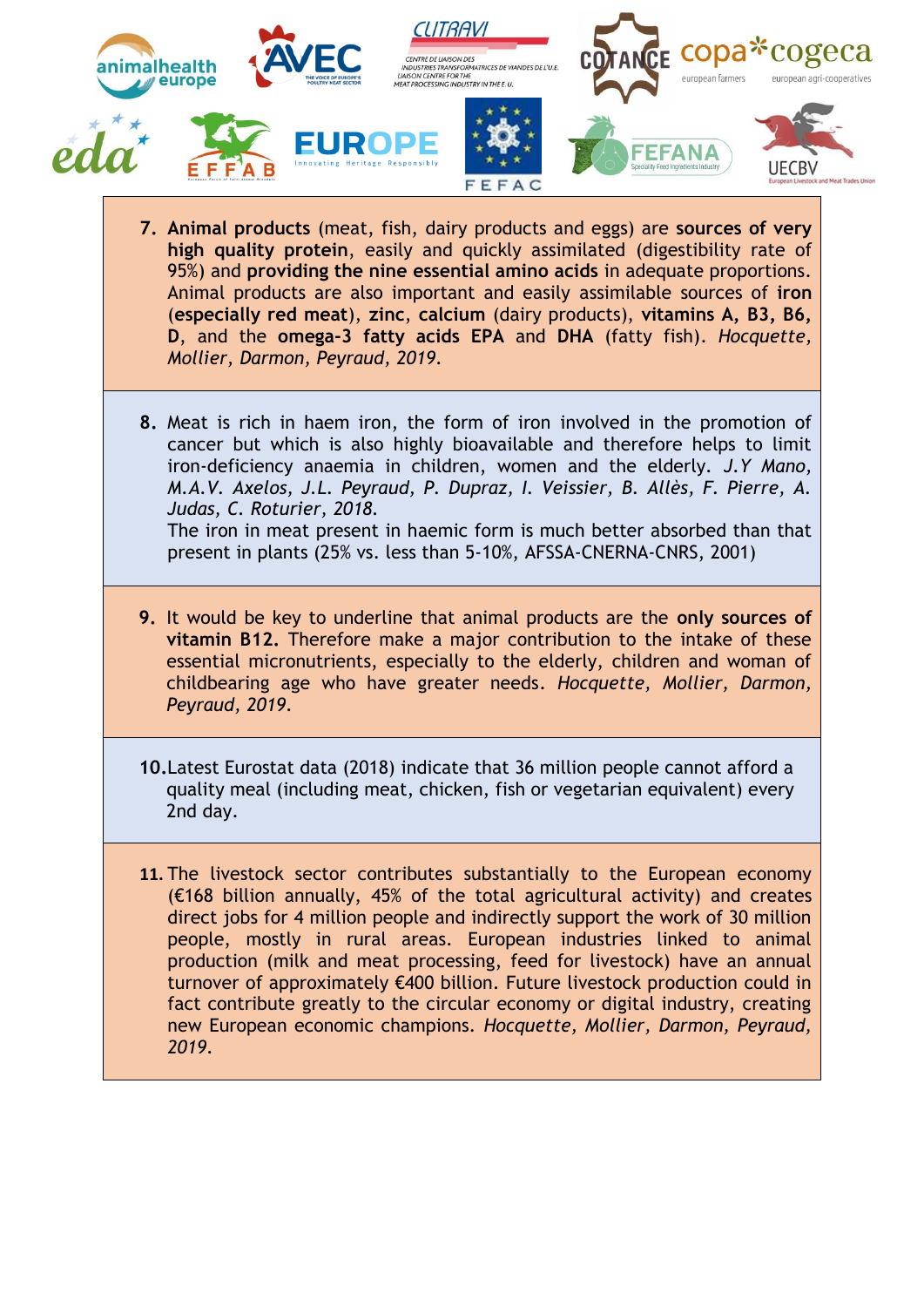

Efficiency of the livestock systems expressed in Millions of tonnes of CO2eq/produced proteins



Source: Global Livestock Environmental Assessment Model (GLEAM) http://www.fao.org/gleam/results/en/

**Europe is ranked lowest in the world in terms of CO2 output/produced proteins**. FAO statistics also show a 51% drop in emissions from livestock, largely due to the shift to a more specialised agri-livestock system, with still relevant large margin for improvement.